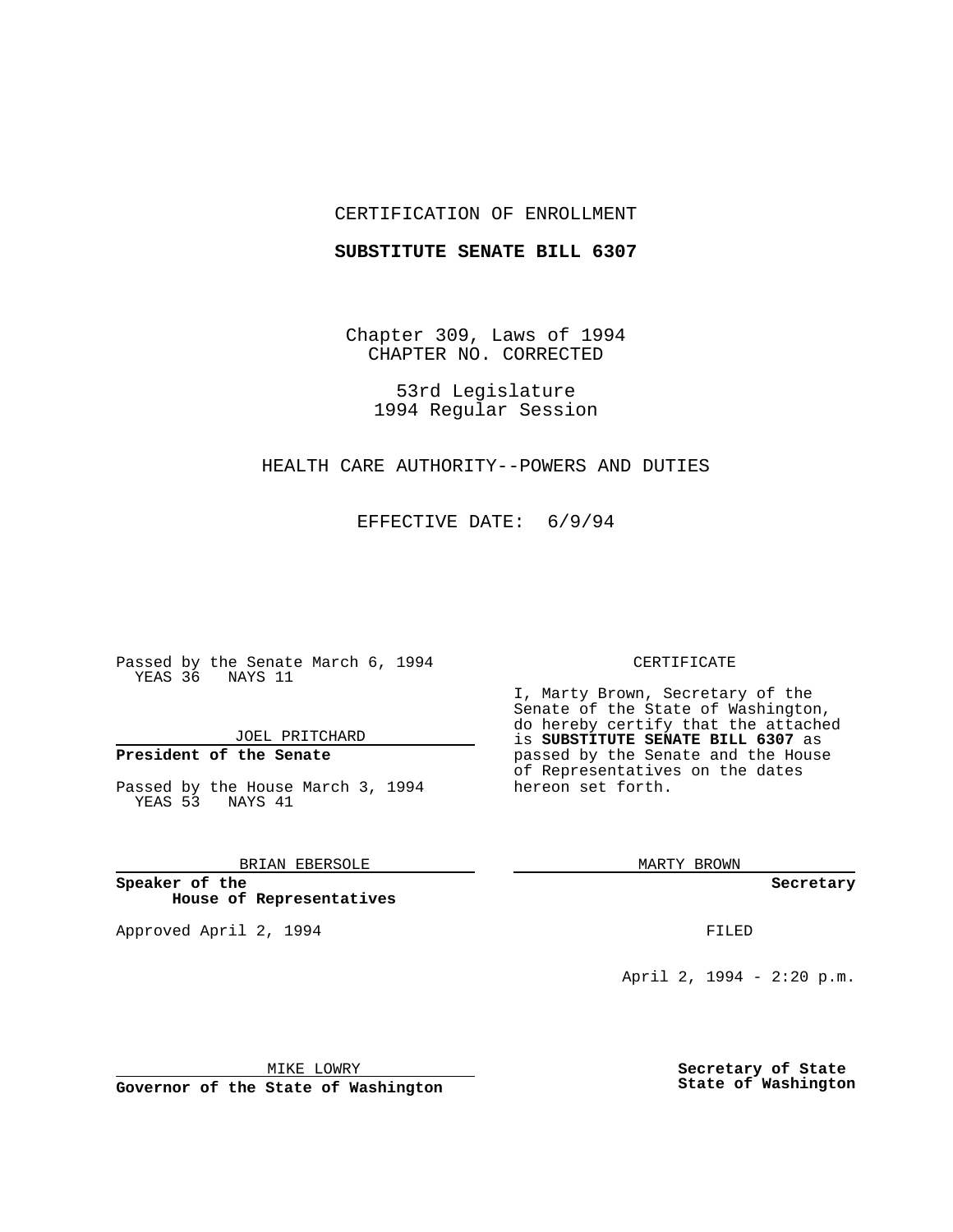# **SUBSTITUTE SENATE BILL 6307** \_\_\_\_\_\_\_\_\_\_\_\_\_\_\_\_\_\_\_\_\_\_\_\_\_\_\_\_\_\_\_\_\_\_\_\_\_\_\_\_\_\_\_\_\_\_\_

\_\_\_\_\_\_\_\_\_\_\_\_\_\_\_\_\_\_\_\_\_\_\_\_\_\_\_\_\_\_\_\_\_\_\_\_\_\_\_\_\_\_\_\_\_\_\_

# AS AMENDED BY THE HOUSE

Passed Legislature - 1994 Regular Session

### **State of Washington 53rd Legislature 1994 Regular Session**

**By** Senate Committee on Health & Human Services (originally sponsored by Senators Talmadge and Winsley; by request of Health Care Authority)

Read first time 02/25/94.

 AN ACT Relating to clarifying health care authority powers and duties; amending RCW 41.05.075, 70.47.020, 70.47.060, and 70.47.130; reenacting and amending RCW 41.05.021 and 41.05.050; and creating a new 4 section.

5 BE IT ENACTED BY THE LEGISLATURE OF THE STATE OF WASHINGTON:

6 **Sec. 1.** RCW 41.05.021 and 1993 c 492 s 215 and 1993 c 386 s 6 are 7 each reenacted and amended to read as follows:

 (1) The Washington state health care authority is created within the executive branch. The authority shall have an administrator appointed by the governor, with the consent of the senate. The administrator shall serve at the pleasure of the governor. The administrator may employ up to seven staff members, who shall be exempt from chapter 41.06 RCW, and any additional staff members as are 14 necessary to administer this chapter. The administrator may delegate any power or duty vested in him or her by this chapter, including authority to make final decisions and enter final orders in hearings 17 conducted under chapter 34.05 RCW. The primary duties of the authority shall be to administer state employees' insurance benefits and retired or disabled school employees' insurance benefits, study state-purchased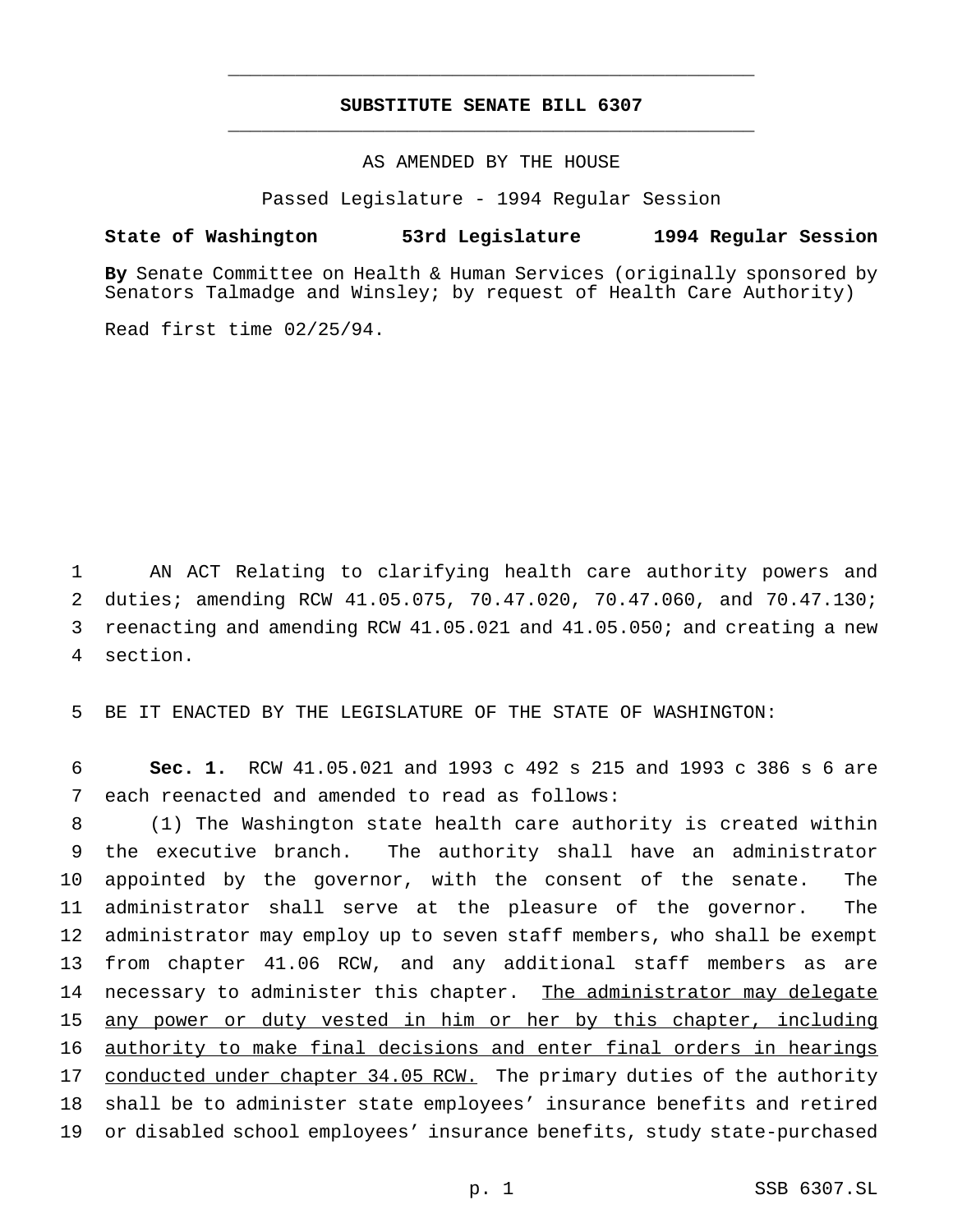health care programs in order to maximize cost containment in these programs while ensuring access to quality health care, and implement state initiatives, joint purchasing strategies, and techniques for efficient administration that have potential application to all state- purchased health services. The authority's duties include, but are not limited to, the following:

 (a) To administer health care benefit programs for employees and retired or disabled school employees as specifically authorized in RCW 41.05.065 and in accordance with the methods described in RCW 10 41.05.075, 41.05.140, and other provisions of this chapter;

 (b) To analyze state-purchased health care programs and to explore options for cost containment and delivery alternatives for those programs that are consistent with the purposes of those programs, including, but not limited to:

 (i) Creation of economic incentives for the persons for whom the state purchases health care to appropriately utilize and purchase health care services, including the development of flexible benefit plans to offset increases in individual financial responsibility;

 (ii) Utilization of provider arrangements that encourage cost containment, including but not limited to prepaid delivery systems, utilization review, and prospective payment methods, and that ensure access to quality care, including assuring reasonable access to local 23 providers, especially for employees residing in rural areas;

 (iii) Coordination of state agency efforts to purchase drugs effectively as provided in RCW 70.14.050;

 (iv) Development of recommendations and methods for purchasing medical equipment and supporting services on a volume discount basis; and

 (v) Development of data systems to obtain utilization data from state-purchased health care programs in order to identify cost centers, utilization patterns, provider and hospital practice patterns, and procedure costs, utilizing the information obtained pursuant to RCW 41.05.031;

 (c) To analyze areas of public and private health care interaction; (d) To provide information and technical and administrative assistance to the board;

 (e) To review and approve or deny applications from counties, municipalities, and other political subdivisions of the state to provide state-sponsored insurance or self-insurance programs to their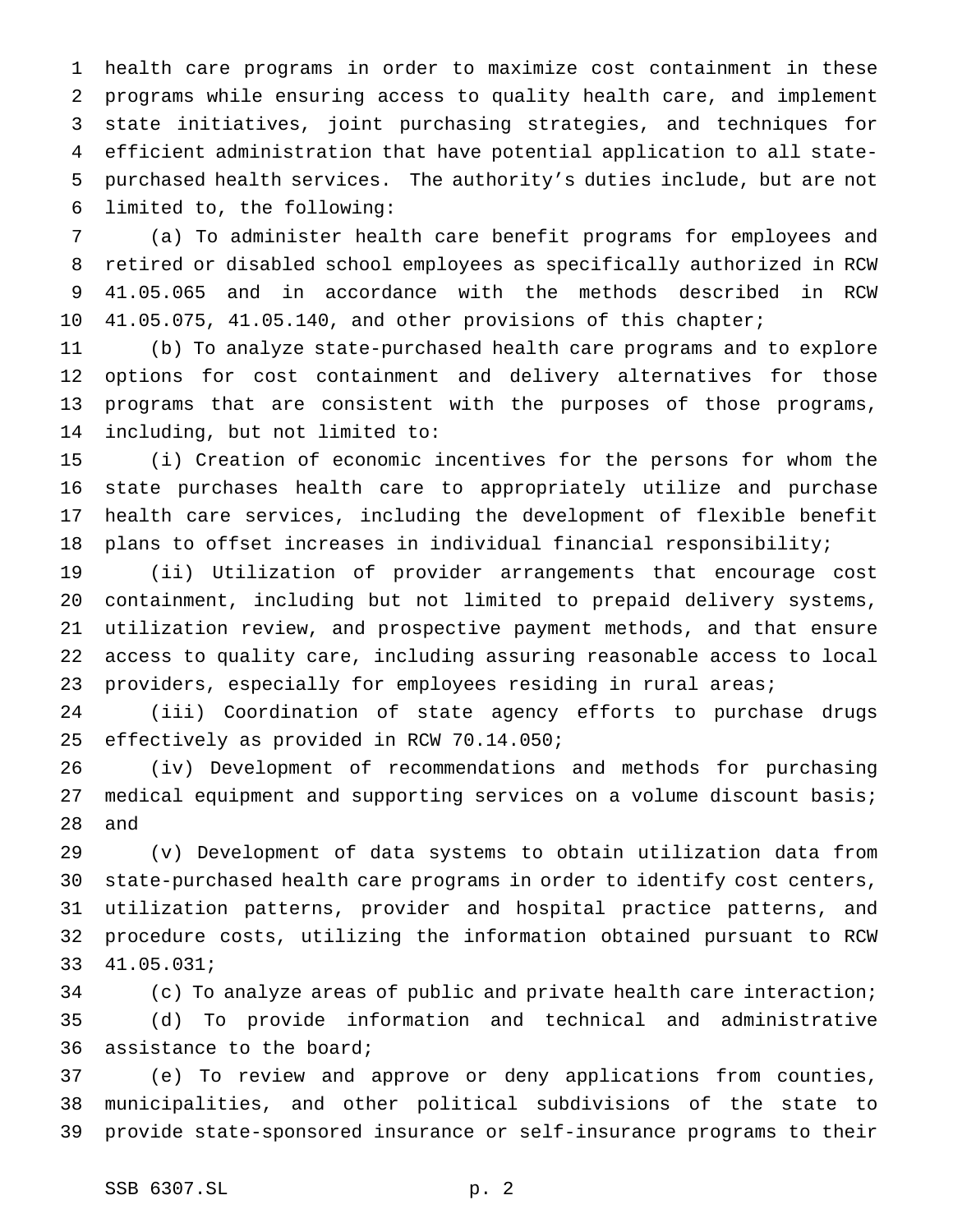employees in accordance with the provisions of RCW 41.04.205, setting the premium contribution for approved groups as outlined in RCW 41.05.050;

 (f) To appoint a health care policy technical advisory committee as required by RCW 41.05.150;

 (g) To establish billing procedures and collect funds from school districts and educational service districts under RCW 28A.400.400 in a way that minimizes the administrative burden on districts; and

 (h) To promulgate and adopt rules consistent with this chapter as described in RCW 41.05.160.

11 (2) After July 1, 1995, the public employees' benefits board shall implement strategies to promote managed competition among employee 13 health benefit plans ((by January 1, 1995, including but)) in accordance with the Washington health services commission schedule of 15 employer requirements. Strategies may include but are not limited to: (a) Standardizing the benefit package;

(b) Soliciting competitive bids for the benefit package;

 (c) Limiting the state's contribution to a percent of the lowest 19 priced ((sealed bid of a)) qualified plan within a geographical area. If the state's contribution is less than one hundred percent of the 21 lowest priced ((sealed)) qualified bid, employee financial contributions shall be structured on a sliding-scale basis related to household income;

 (d) Monitoring the impact of the approach under this subsection with regards to: Efficiencies in health service delivery, cost shifts to subscribers, access to and choice of managed care plans state-wide, and quality of health services. The health care authority shall also advise on the value of administering a benchmark employer-managed plan to promote competition among managed care plans. The health care authority shall report its findings and recommendations to the legislature by January 1, 1997.

 **Sec. 2.** RCW 41.05.050 and 1993 c 492 s 216 and 1993 c 386 s 7 are each reenacted and amended to read as follows:

 (1) Every department, division, or separate agency of state government, and such county, municipal, or other political subdivisions as are covered by this chapter, shall provide contributions to insurance and health care plans for its employees and their dependents, the content of such plans to be determined by the authority.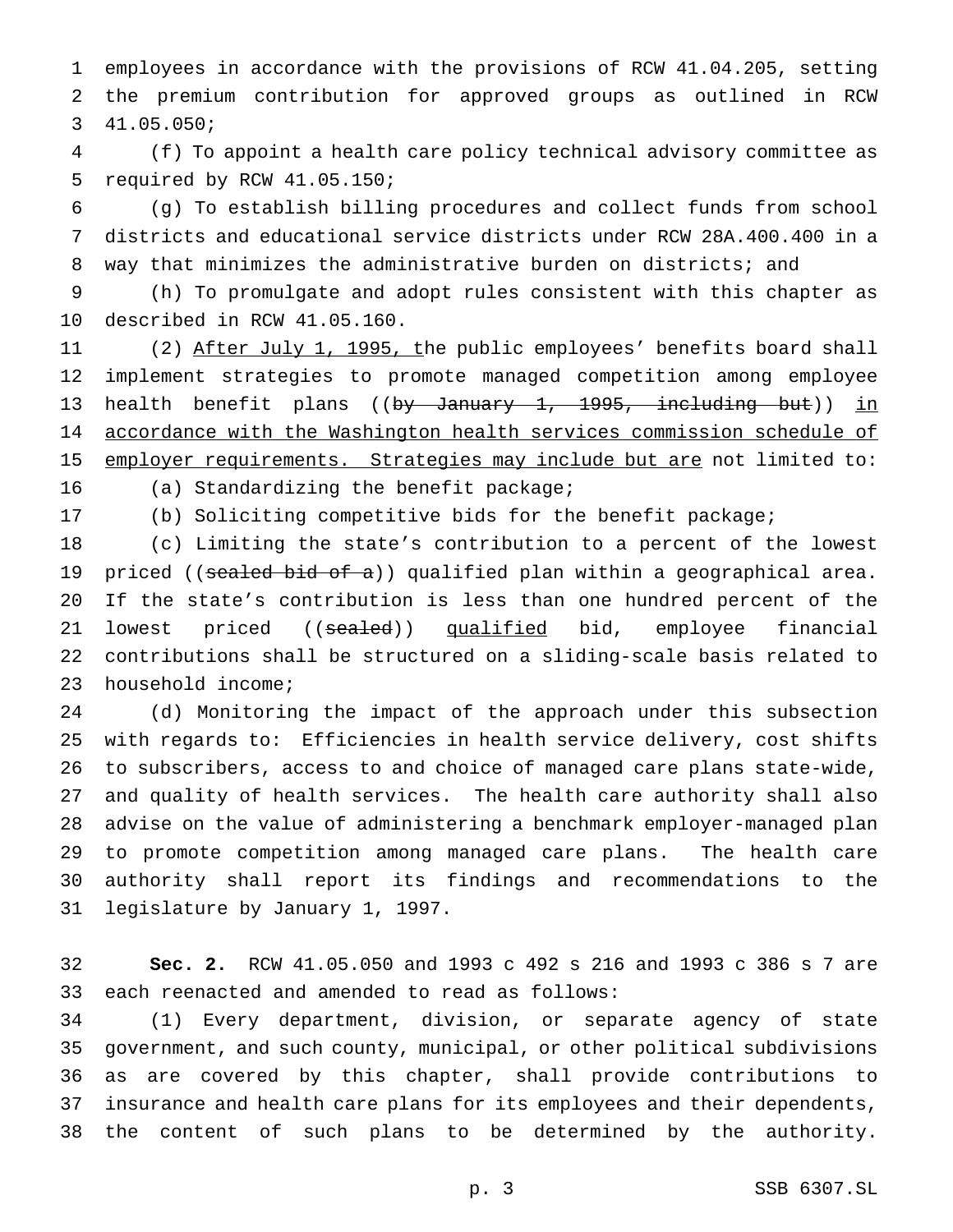Contributions, paid by the county, the municipality, or other political subdivision for their employees, shall include an amount determined by the authority to pay such administrative expenses of the authority as are necessary to administer the plans for employees of those groups. Contributions to be paid by school districts or educational service districts shall be adjusted by the authority to reflect that retired school employees are covered under RCW 41.05.250, and are not covered under RCW 41.05.080. All such contributions will be paid into the public employees' health insurance account.

 (2) The contributions of any department, division, or separate agency of the state government, and such county, municipal, or other political subdivisions as are covered by this chapter, shall be set by the authority, subject to the approval of the governor for availability of funds as specifically appropriated by the legislature for that purpose. Insurance and health care contributions for ferry employees shall be governed by RCW 47.64.270 until December 31, 1996. On and after January 1, 1997, ferry employees shall enroll with certified health plans under chapter 492, Laws of 1993.

19 (3) ((The administrator with the assistance of the public employees' benefits board shall survey private industry and public employers in the state of Washington to determine the average employer contribution for group insurance programs under the jurisdiction of the 23 authority. Such survey shall be conducted during each even-numbered 24 year but may be conducted more frequently. The survey shall be 25 reported to the authority for its use in setting the amount of the recommended employer contribution to the employee insurance benefit 27 program covered by this chapter.)) The authority shall transmit a recommendation for the amount of the employer contribution to the governor and the director of financial management for inclusion in the proposed budgets submitted to the legislature.

 **Sec. 3.** RCW 41.05.075 and 1993 c 386 s 10 are each amended to read as follows:

 (1) The administrator shall provide benefit plans designed by the board through a contract or contracts with insuring entities, through self-funding, self-insurance, or other methods of providing insurance coverage authorized by RCW 41.05.140.

 (2) The administrator shall establish a contract bidding process that encourages competition among insuring entities, is timely to the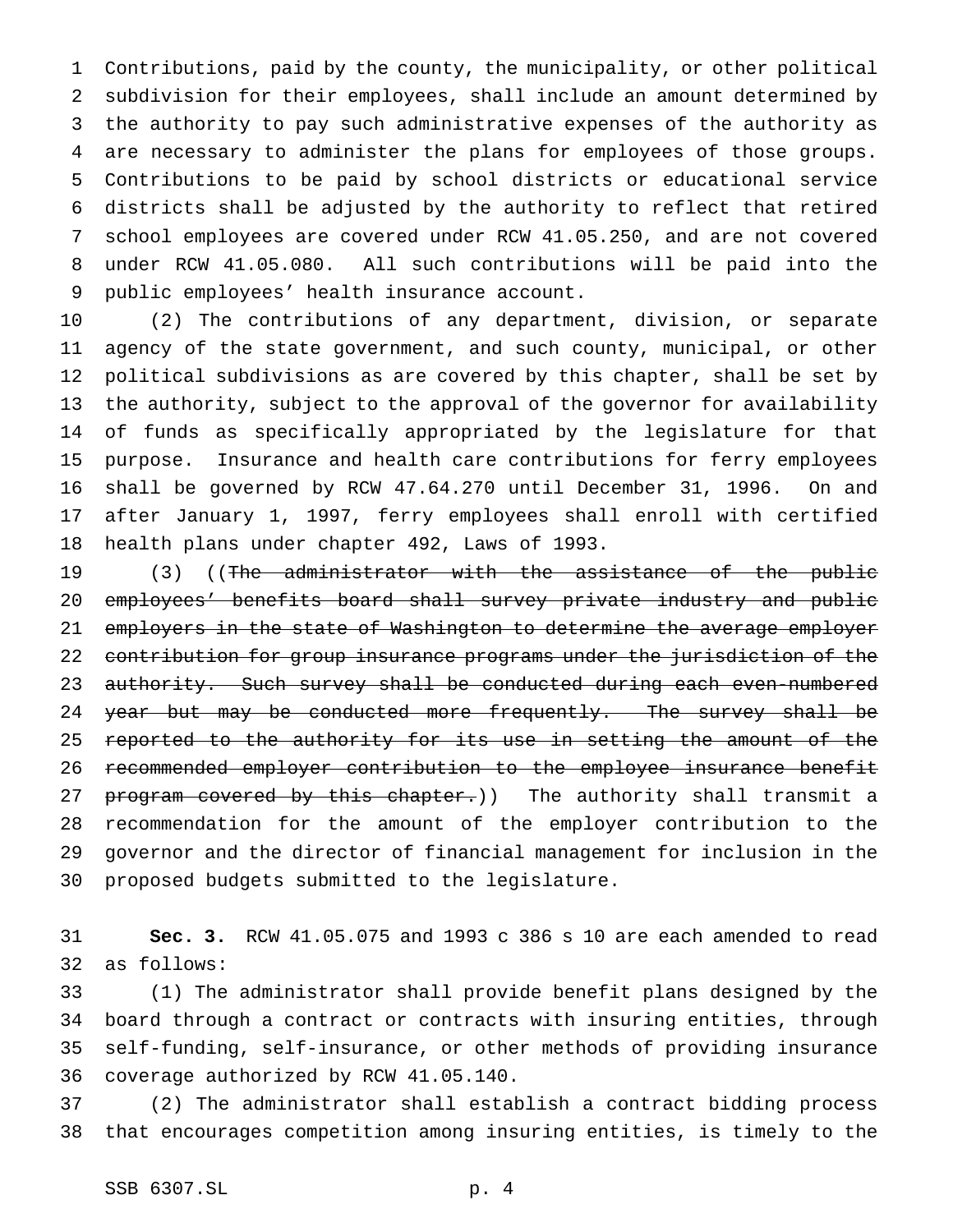state budgetary process, and sets conditions for awarding contracts to any insuring entity.

 (3) The administrator shall establish a requirement for review of utilization and financial data from participating insuring entities on a quarterly basis.

 (4) The administrator shall centralize the enrollment files for all employee and retired or disabled school employee health plans offered under chapter 41.05 RCW and develop enrollment demographics on a plan-specific basis.

10 (5) ((The administrator shall establish methods for collecting, analyzing, and disseminating to covered individuals information on the 12 cost and quality of services rendered by individual health care 13 providers.

 $(6)$ ) All claims data shall be the property of the state. The administrator may require of any insuring entity that submits a bid to contract for coverage all information deemed necessary to fulfill the administrator's duties as set forth in this chapter.

 $((+7))$  (6) All contracts with insuring entities for the provision of health care benefits shall provide that the beneficiaries of such benefit plans may use on an equal participation basis the services of practitioners licensed pursuant to chapters 18.22, 18.25, 18.32, 18.53, 18.57, 18.71, 18.74, 18.83, and 18.88 RCW. However, nothing in this subsection may preclude the administrator from establishing appropriate 24 utilization controls approved pursuant to RCW  $41.05.065(2)$  (a)(i), (b), and (d).

 $((+8))$   $(7)$  Beginning in January 1990, and each January thereafter, the administrator shall publish and distribute to each school district a description of health care benefit plans available through the authority and the estimated cost if school district employees were enrolled.

 **Sec. 4.** RCW 70.47.020 and 1993 c 492 s 209 are each amended to read as follows:

As used in this chapter:

 (1) "Washington basic health plan" or "plan" means the system of enrollment and payment on a prepaid capitated basis for basic health care services, administered by the plan administrator through participating managed health care systems, created by this chapter.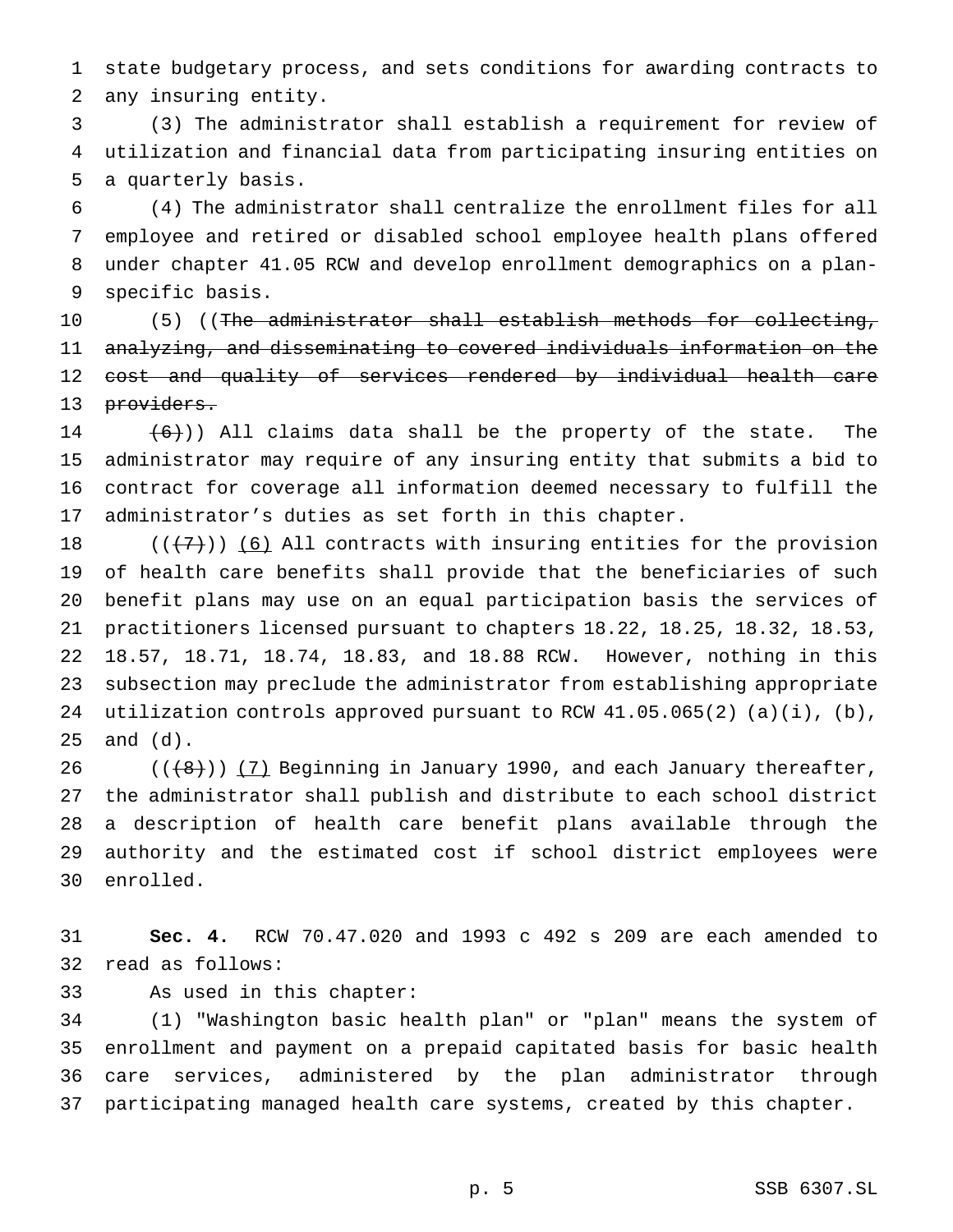(2) "Administrator" means the Washington basic health plan administrator, who also holds the position of administrator of the Washington state health care authority.

 (3) "Managed health care system" means any health care organization, including health care providers, insurers, health care service contractors, health maintenance organizations, or any combination thereof, that provides directly or by contract basic health care services, as defined by the administrator and rendered by duly licensed providers, on a prepaid capitated basis to a defined patient population enrolled in the plan and in the managed health care system. On and after July 1, 1995, "managed health care system" means a certified health plan, as defined in RCW 43.72.010.

 (4) "Subsidized enrollee" means an individual, or an individual plus the individual's spouse or dependent children, not eligible for medicare, who resides in an area of the state served by a managed health care system participating in the plan, whose gross family income at the time of enrollment does not exceed twice the federal poverty level as adjusted for family size and determined annually by the federal department of health and human services, who the administrator 20 determines ((at the time of application does)) shall not have, or shall 21 not have voluntarily relinquished health insurance more comprehensive 22 than that offered by the plan as of the effective date of enrollment, and who chooses to obtain basic health care coverage from a particular managed health care system in return for periodic payments to the plan. (5) "Nonsubsidized enrollee" means an individual, or an individual plus the individual's spouse or dependent children, not eligible for medicare, who resides in an area of the state served by a managed health care system participating in the plan, who the administrator 29 determines ((at the time of application does)) shall not have, or shall 30 not have voluntarily relinquished health insurance more comprehensive 31 than that offered by the plan as of the effective date of enrollment, 32 and who chooses to obtain basic health care coverage from a particular managed health care system, and who pays or on whose behalf is paid the full costs for participation in the plan, without any subsidy from the plan.

 (6) "Subsidy" means the difference between the amount of periodic payment the administrator makes to a managed health care system on behalf of a subsidized enrollee plus the administrative cost to the plan of providing the plan to that subsidized enrollee, and the amount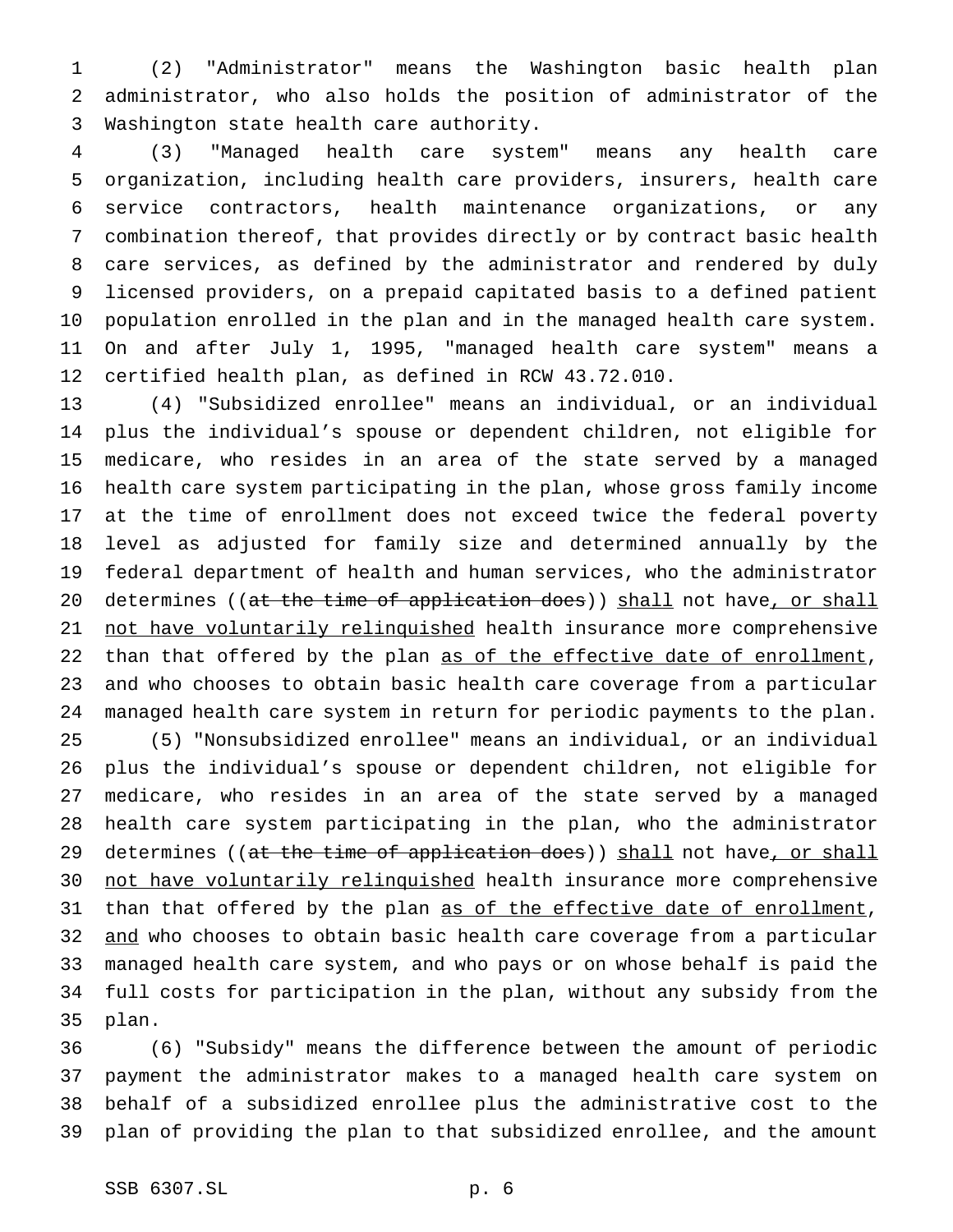determined to be the subsidized enrollee's responsibility under RCW 70.47.060(2).

 (7) "Premium" means a periodic payment, based upon gross family income which an individual, their employer or another financial sponsor makes to the plan as consideration for enrollment in the plan as a subsidized enrollee or a nonsubsidized enrollee.

 (8) "Rate" means the per capita amount, negotiated by the administrator with and paid to a participating managed health care system, that is based upon the enrollment of subsidized and nonsubsidized enrollees in the plan and in that system.

 **Sec. 5.** RCW 70.47.060 and 1993 c 492 s 212 are each amended to read as follows:

The administrator has the following powers and duties:

 (1) To design and from time to time revise a schedule of covered basic health care services, including physician services, inpatient and outpatient hospital services, prescription drugs and medications, and other services that may be necessary for basic health care, which subsidized and nonsubsidized enrollees in any participating managed health care system under the Washington basic health plan shall be entitled to receive in return for premium payments to the plan. The schedule of services shall emphasize proven preventive and primary health care and shall include all services necessary for prenatal, postnatal, and well-child care. However, with respect to coverage for groups of subsidized enrollees who are eligible to receive prenatal and postnatal services through the medical assistance program under chapter 74.09 RCW, the administrator shall not contract for such services except to the extent that such services are necessary over not more than a one-month period in order to maintain continuity of care after diagnosis of pregnancy by the managed care provider. The schedule of services shall also include a separate schedule of basic health care services for children, eighteen years of age and younger, for those subsidized or nonsubsidized enrollees who choose to secure basic coverage through the plan only for their dependent children. In designing and revising the schedule of services, the administrator shall consider the guidelines for assessing health services under the mandated benefits act of 1984, RCW 48.42.080, and such other factors as the administrator deems appropriate. On and after July 1, 1995, the uniform benefits package adopted and from time to time revised by the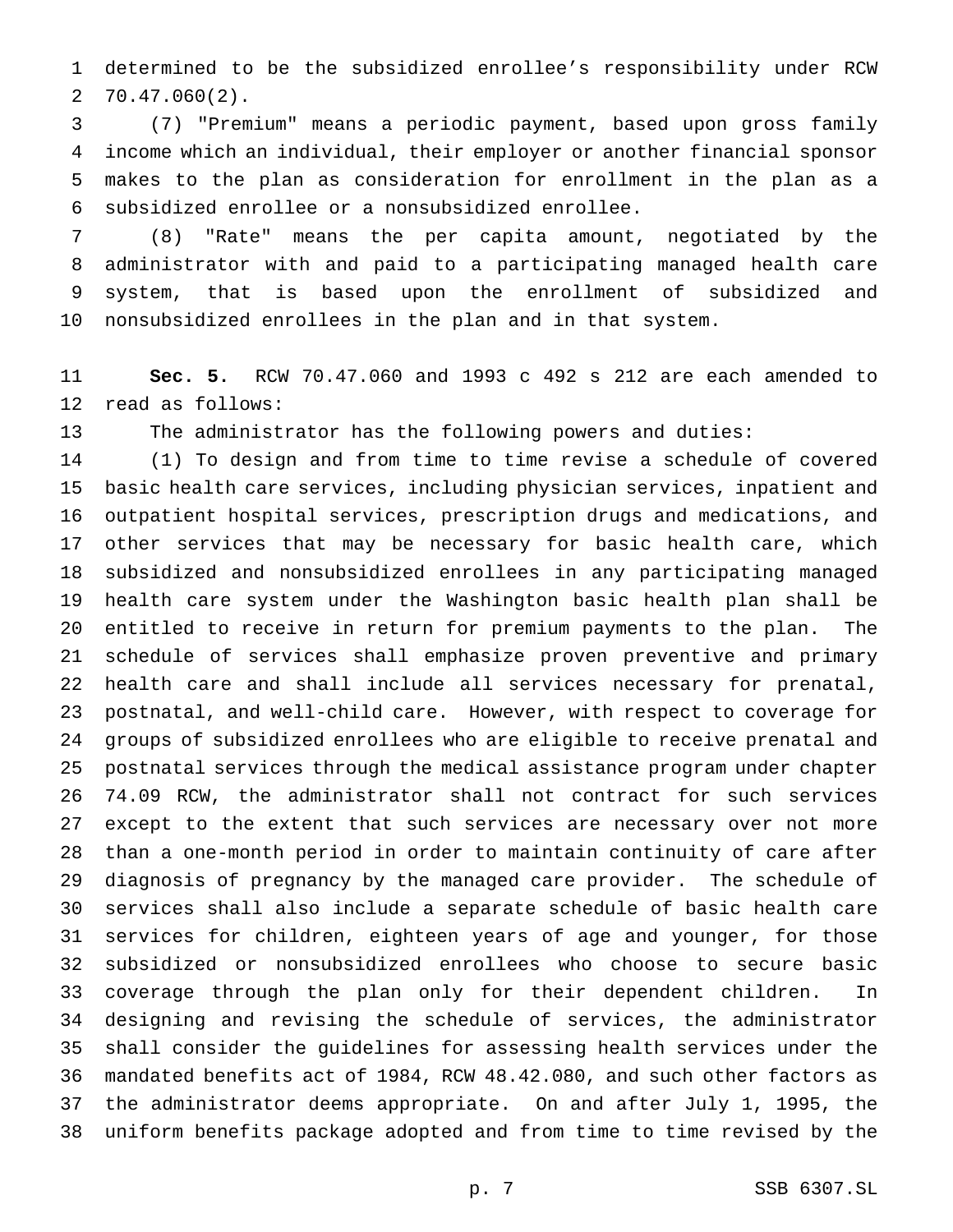Washington health services commission pursuant to RCW 43.72.130 shall be implemented by the administrator as the schedule of covered basic health care services. However, with respect to coverage for subsidized enrollees who are eligible to receive prenatal and postnatal services through the medical assistance program under chapter 74.09 RCW, the administrator shall not contract for such services except to the extent that the services are necessary over not more than a one-month period in order to maintain continuity of care after diagnosis of pregnancy by the managed care provider.

 (2)(a) To design and implement a structure of periodic premiums due the administrator from subsidized enrollees that is based upon gross family income, giving appropriate consideration to family size and the ages of all family members. The enrollment of children shall not require the enrollment of their parent or parents who are eligible for the plan. The structure of periodic premiums shall be applied to subsidized enrollees entering the plan as individuals pursuant to subsection (9) of this section and to the share of the cost of the plan due from subsidized enrollees entering the plan as employees pursuant to subsection (10) of this section.

 (b) To determine the periodic premiums due the administrator from nonsubsidized enrollees. Premiums due from nonsubsidized enrollees shall be in an amount equal to the cost charged by the managed health care system provider to the state for the plan plus the administrative 24 cost of providing the plan to those enrollees and the ((appropriate)) 25 premium tax ((as provided by law)) under RCW 48.14.0201.

 (c) An employer or other financial sponsor may, with the prior approval of the administrator, pay the premium, rate, or any other amount on behalf of a subsidized or nonsubsidized enrollee, by arrangement with the enrollee and through a mechanism acceptable to the administrator, but in no case shall the payment made on behalf of the enrollee exceed the total premiums due from the enrollee.

 (3) To design and implement a structure of copayments due a managed health care system from subsidized and nonsubsidized enrollees. The structure shall discourage inappropriate enrollee utilization of health care services, but shall not be so costly to enrollees as to constitute a barrier to appropriate utilization of necessary health care services. On and after July 1, 1995, the administrator shall endeavor to make the copayments structure of the plan consistent with enrollee point of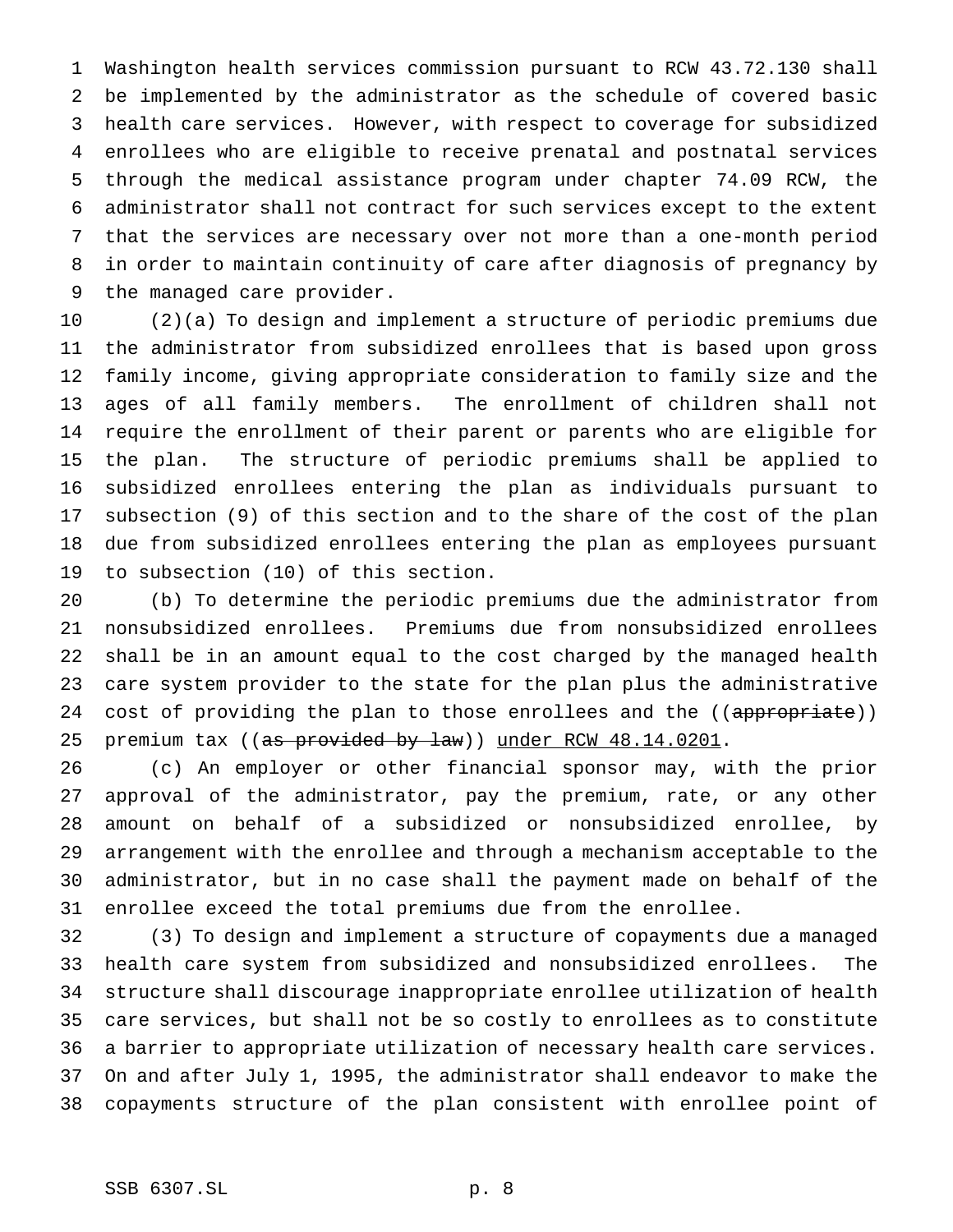service cost-sharing levels adopted by the Washington health services commission, giving consideration to funding available to the plan.

 (4) To limit enrollment of persons who qualify for subsidies so as to prevent an overexpenditure of appropriations for such purposes. Whenever the administrator finds that there is danger of such an overexpenditure, the administrator shall close enrollment until the administrator finds the danger no longer exists.

 (5) To limit the payment of subsidies to subsidized enrollees, as defined in RCW 70.47.020.

 (6) To adopt a schedule for the orderly development of the delivery of services and availability of the plan to residents of the state, subject to the limitations contained in RCW 70.47.080 or any act appropriating funds for the plan.

 (7) To solicit and accept applications from managed health care systems, as defined in this chapter, for inclusion as eligible basic health care providers under the plan. The administrator shall endeavor to assure that covered basic health care services are available to any enrollee of the plan from among a selection of two or more participating managed health care systems. In adopting any rules or procedures applicable to managed health care systems and in its dealings with such systems, the administrator shall consider and make suitable allowance for the need for health care services and the differences in local availability of health care resources, along with other resources, within and among the several areas of the state. Contracts with participating managed health care systems shall ensure that basic health plan enrollees who become eligible for medical assistance may, at their option, continue to receive services from their existing providers within the managed health care system if such providers have entered into provider agreements with the department of social and health services.

 (8) To receive periodic premiums from or on behalf of subsidized and nonsubsidized enrollees, deposit them in the basic health plan operating account, keep records of enrollee status, and authorize periodic payments to managed health care systems on the basis of the number of enrollees participating in the respective managed health care systems.

 (9) To accept applications from individuals residing in areas served by the plan, on behalf of themselves and their spouses and dependent children, for enrollment in the Washington basic health plan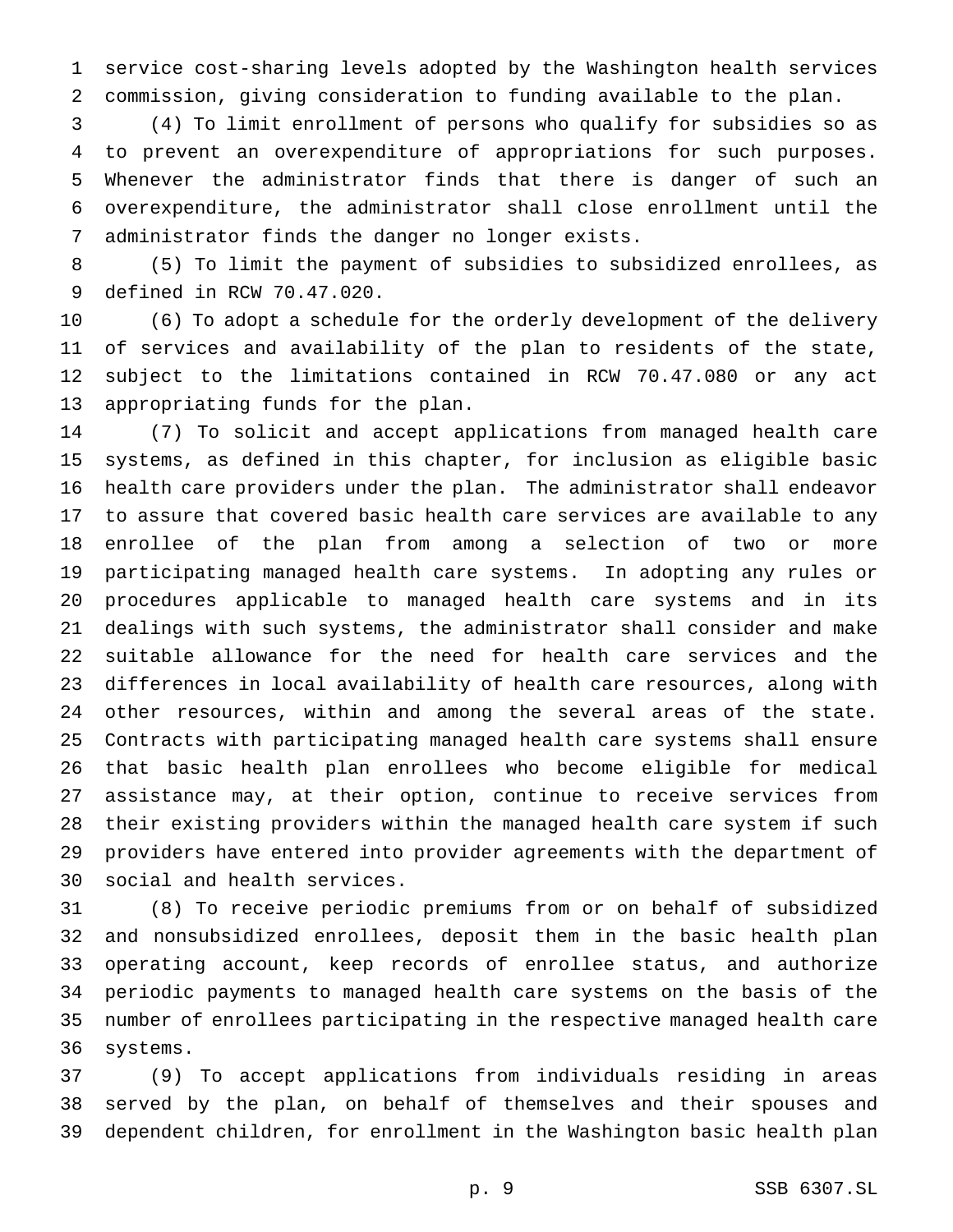as subsidized or nonsubsidized enrollees, to establish appropriate minimum-enrollment periods for enrollees as may be necessary, and to determine, upon application and at least semiannually thereafter, or at the request of any enrollee, eligibility due to current gross family income for sliding scale premiums. No subsidy may be paid with respect to any enrollee whose current gross family income exceeds twice the federal poverty level or, subject to RCW 70.47.110, who is a recipient of medical assistance or medical care services under chapter 74.09 RCW. If, as a result of an eligibility review, the administrator determines that a subsidized enrollee's income exceeds twice the federal poverty level and that the enrollee knowingly failed to inform the plan of such increase in income, the administrator may bill the enrollee for the subsidy paid on the enrollee's behalf during the period of time that the enrollee's income exceeded twice the federal poverty level. If a number of enrollees drop their enrollment for no apparent good cause, the administrator may establish appropriate rules or requirements that are applicable to such individuals before they will be allowed to re-enroll in the plan.

 (10) To accept applications from business owners on behalf of themselves and their employees, spouses, and dependent children, as subsidized or nonsubsidized enrollees, who reside in an area served by the plan. The administrator may require all or the substantial majority of the eligible employees of such businesses to enroll in the plan and establish those procedures necessary to facilitate the orderly enrollment of groups in the plan and into a managed health care system. The administrator shall require that a business owner pay at least fifty percent of the nonsubsidized premium cost of the plan on behalf of each employee enrolled in the plan. Enrollment is limited to those not eligible for medicare who wish to enroll in the plan and choose to obtain the basic health care coverage and services from a managed care system participating in the plan. The administrator shall adjust the amount determined to be due on behalf of or from all such enrollees whenever the amount negotiated by the administrator with the participating managed health care system or systems is modified or the administrative cost of providing the plan to such enrollees changes.

 (11) To determine the rate to be paid to each participating managed health care system in return for the provision of covered basic health care services to enrollees in the system. Although the schedule of covered basic health care services will be the same for similar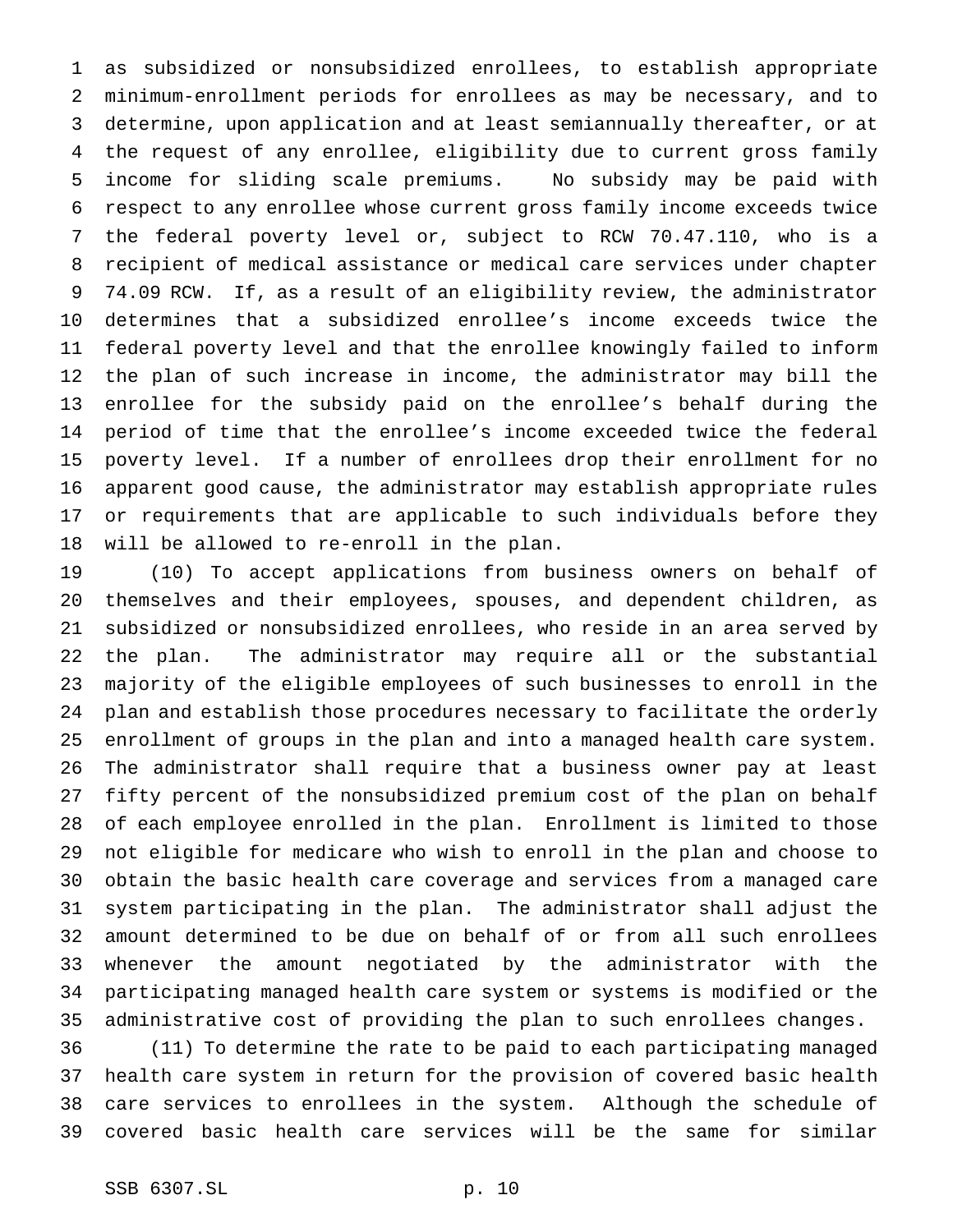enrollees, the rates negotiated with participating managed health care systems may vary among the systems. In negotiating rates with participating systems, the administrator shall consider the characteristics of the populations served by the respective systems, economic circumstances of the local area, the need to conserve the resources of the basic health plan trust account, and other factors the administrator finds relevant.

 (12) To monitor the provision of covered services to enrollees by participating managed health care systems in order to assure enrollee access to good quality basic health care, to require periodic data reports concerning the utilization of health care services rendered to enrollees in order to provide adequate information for evaluation, and to inspect the books and records of participating managed health care systems to assure compliance with the purposes of this chapter. In requiring reports from participating managed health care systems, including data on services rendered enrollees, the administrator shall endeavor to minimize costs, both to the managed health care systems and to the plan. The administrator shall coordinate any such reporting requirements with other state agencies, such as the insurance commissioner and the department of health, to minimize duplication of effort.

 (13) To evaluate the effects this chapter has on private employer- based health care coverage and to take appropriate measures consistent with state and federal statutes that will discourage the reduction of such coverage in the state.

 (14) To develop a program of proven preventive health measures and to integrate it into the plan wherever possible and consistent with this chapter.

 (15) To provide, consistent with available funding, assistance for rural residents, underserved populations, and persons of color.

 **Sec. 6.** RCW 70.47.130 and 1987 1st ex.s. c 5 s 15 are each amended to read as follows:

 The activities and operations of the Washington basic health plan under this chapter, including those of managed health care systems to the extent of their participation in the plan, are exempt from the provisions and requirements of Title 48 RCW, except as provided in RCW 70.47.070 and that the premium and prepayment tax imposed under RCW 48.14.0201 shall apply to amounts paid to a managed health care system